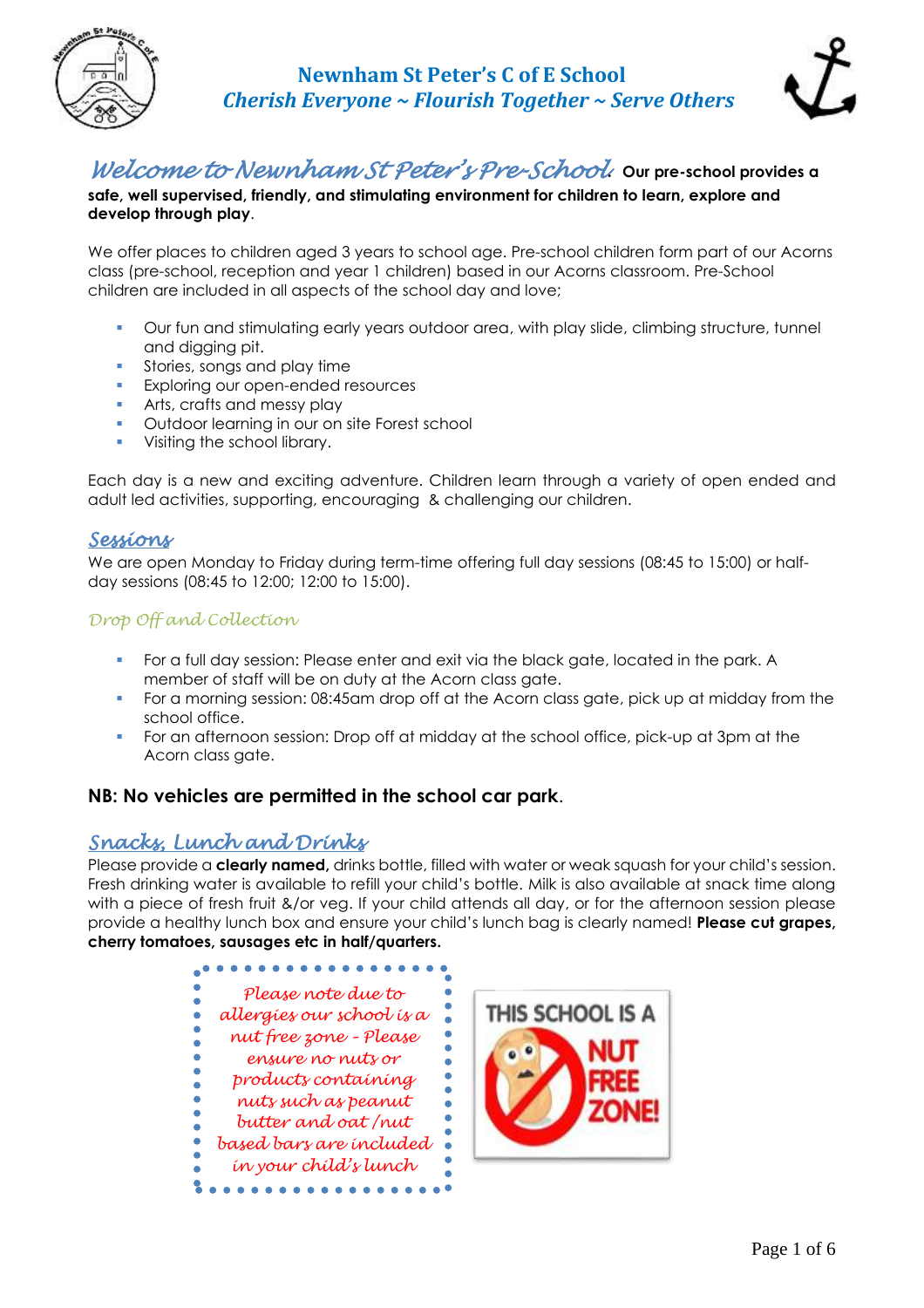



### **Below is an extract from Public Health website for a helpful guide, as to what we encourage to see in your child's lunch box; ox**

- ➢ A good portion of starchy food, for example wholemeal roll or bread, wraps, pitta pocket, pasta or rice salad.
- ➢ Plenty of fruit and vegetables, for example an apple, satsuma, handful of cherry tomatoes or carrot sticks, mini-can of fruit chunks in natural juice or a small box of raisins.
- ➢ A drink of semi-skimmed milk or a portion of dairy food, for example individual cheese portion or pot of yogurt.
- $\triangleright$  A portion of lean meat, fish, eggs or beans, for example ham, chicken, beef, tuna, egg or hummus.
- $\triangleright$  A drink, for example unsweetened fruit juice, semi-skimmed milk or water.

### *Communication Book*

A communication book will be given for parents/carers and staff to communicate.

The communication book is read daily by a member of staff and sent home at the end of each session. Please use this for any small matters such as, sleepless nights, minor concerns, minor injuries, out of pre-school achievements, exciting news or to let us know who is collecting your child (if it isn't your child's usual person collecting). If you have any urgent matters, please speak to a member of the pre-school team or pop to the School office.

Staff will also use this book to communicate 'low priority' information. There is always time for brief informal chats at the beginning and end of each session or appointment for more in depth conversations can be made.

## *Illness / Medication*

We follow the public health 'guidance on infection control in schools and other childcare settings'. We impose a strict policy with sickness and diarrhea, of 48 hours after symptoms have stopped. Some illnesses do not exclude but we do ask that children are not sent into pre-school if they are too poorly to take part in the day. If you are unsure if there is an exclusion period for an illness please see the Public Health guidance link below or contact the school office to enquire.

### **Public Health Guidance link;**

[https://www.publichealth.hscni.net/sites/default/files/Guidance\\_on\\_infection\\_con](https://www.publichealth.hscni.net/sites/default/files/Guidance_on_infection_control_in%20schools_poster.pdf) [trol\\_in%20schools\\_poster.pdf](https://www.publichealth.hscni.net/sites/default/files/Guidance_on_infection_control_in%20schools_poster.pdf)

**If your child is absent, for any reason please inform the school office, as soon as possible**

If your child becomes ill at pre-school, staff will make a judgment and if necessary will contact parent/s or one of your emergency contacts to collect.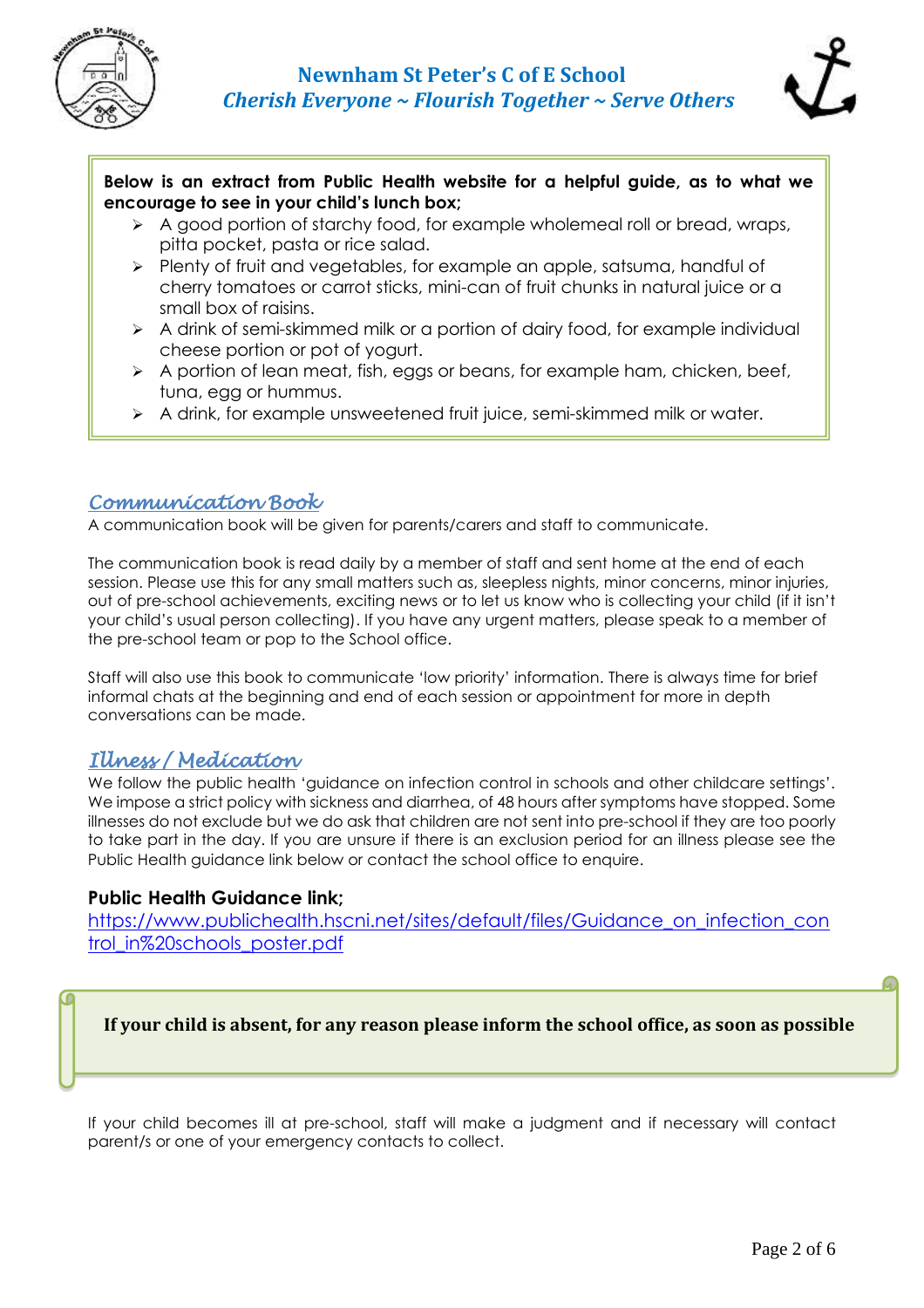

## **Newnham St Peter's C of E School**  *Cherish Everyone ~ Flourish Together ~ Serve Others*



Medication; Medication can be administered by school staff but requires a medical form. Please ask at the school office.

*Allergies;* Please ensure any known allergies are recorded on your registration form and discussed with a member of staff.

Accidenty; If your child is involved in an accident at home we require you to complete a preexisting accident form.

Any accidents that happen during pre-school will receive first aid treatment by a qualified first aider and an accident form will be completed, which you will receive a copy of.

## *Special Educational Needs*

The Special Educational Needs Co-ordinator (SENDCo), Kirsty Harbin, ensures that the special educational needs of children are met. We work closely with parents and have access to outside agencies, who can make their expertise available to all. Parents are fully informed, consulted and involved in all programmes of support.

## *Ofsted*

The last Ofsted inspection was prior to the merge with Newnham St peter's School on 13<sup>th</sup> April 2016 where Newnham Early Birds Pre-School was rated a **GOOD** provider. All future Ofsted inspections, for Pre-School, will be combined with the Newnham St Peter's School inspections.

## *Introducing the EYFS – A Parent's Guide*

The Early Years Foundation Stage Framework (EYFS) sets out the learning and development stages for children from birth to five years.

It includes –

- The legal welfare requirements that we must follow to keep your child safe
- The seven areas of learning and development, which we use to guide your child's play and activities they take part in
- Assessments that will tell you about your child's progress through the EYFS
- **EXEL** Expected levels that your child should reach at age 5, usually the end of the reception year. These are called 'Early Learning Goals'.

The EYFS explains our statutory responsibility to ensure your child is supported in their development. Your child will be learning skills, acquiring new knowledge and demonstrating their understanding through seven areas. These areas are split into three prime areas and four specific areas.

Children should mostly develop the three prime areas first, as they are the most essential for your child's healthy development and future learning. As children grow, the prime areas will help them to develop skills in specific areas – but they are all important and interconnected.

The image on page 4 lists each area of learning, with its Early Learning Goals.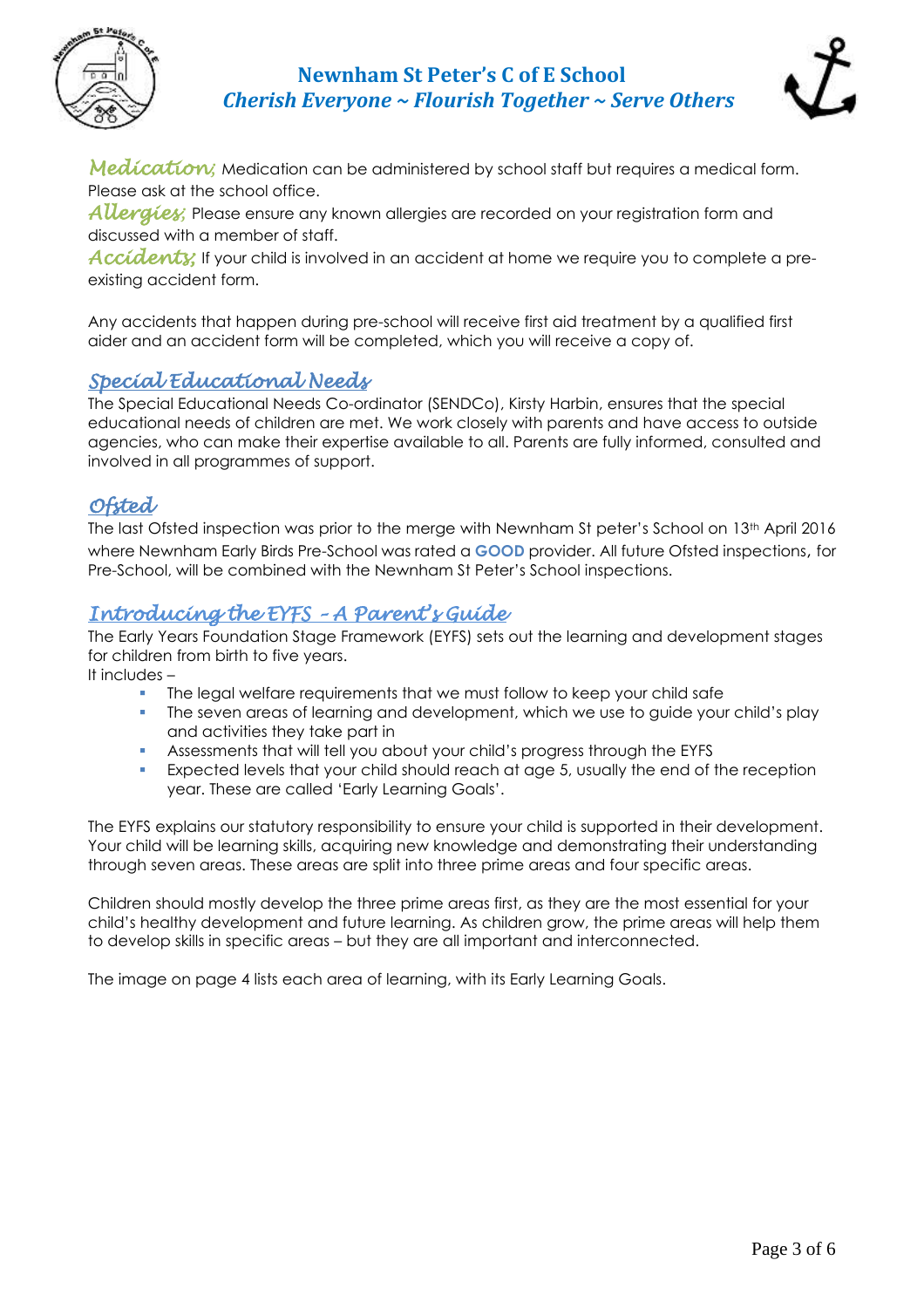



# The Early Years Foundation **Stage**

|             | Personal, Social and<br><b>Emotional Development</b> | Self-regulation                        |
|-------------|------------------------------------------------------|----------------------------------------|
|             |                                                      | <b>Managing self</b>                   |
|             |                                                      | <b>Building relationships</b>          |
|             |                                                      |                                        |
| rime Areas  | <b>Communication and</b><br>Language                 | Listening, attention and understanding |
|             |                                                      | <b>Speaking</b>                        |
|             |                                                      |                                        |
|             | <b>Physical Development</b>                          | <b>Fine motor skills</b>               |
|             |                                                      | <b>Gross motor skills</b>              |
|             |                                                      |                                        |
|             |                                                      |                                        |
| cific Areas | Literacy                                             | <b>Writing</b>                         |
|             |                                                      | <b>Word reading</b>                    |
|             |                                                      | Comprehension                          |
|             | <b>Mathematics</b>                                   | <b>Number</b>                          |
|             |                                                      |                                        |
|             |                                                      | Numerical pattern                      |
|             | Understanding the<br>World                           | Past and present                       |
|             |                                                      | People, culture and communities        |
|             |                                                      | The natural world                      |
|             | <b>Expressive Art and</b><br>Design                  | Being imaginative and expressive       |
|             |                                                      |                                        |
|             |                                                      | <b>Creating with materials</b>         |
|             |                                                      |                                        |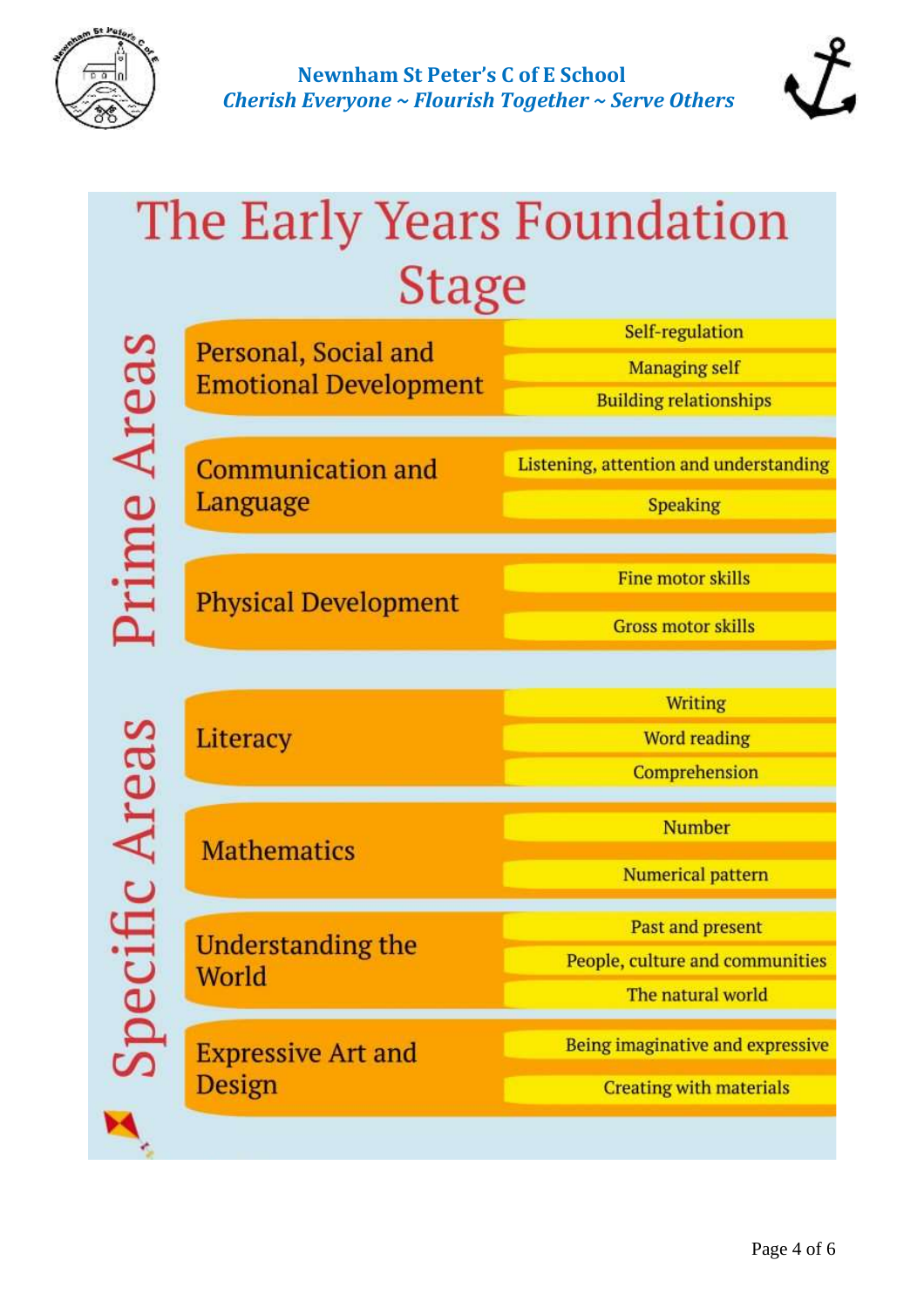

## **Newnham St Peter's C of E School**  *Cherish Everyone ~ Flourish Together ~ Serve Others*



As practitioners, we observe how children learn and support them in developing skills in all of these areas of learning.

During play sessions we provide a range of exciting, educational and stimulating activities and experiences to support children's development in a playful way. Adults support the children using a 'scaffolding' approach - this means that they will provide lots of support and guidance initially when children are learning new skills or tackling new activities, but then, as the child's knowledge and skill grows, they will gradually withdraw the level of support to enable the children to become capable, independent learners.

## *Assessments and Planning*

In early years settings we use a combination of formative and summative assessments in respect of your child's development. Key adults will observe the children engaged in a variety of activities, both child- initiated and adult-led, in order to make judgements about their stages of development within the different areas of the EYFS Framework.

The adults use these observations and assessments to plan for your child's 'next steps' in learning, which we facilitate through a variety of child and adult led activities and other experiences.

Parents/carers will be invited in, periodically, to discuss their child's development.

## *Clothing*

Please bear in mind that in line with the EYFS curriculum, we actively encourage messy play that may include using sand, water, mud, paint, glue and other items – as such PLEASE do not send your child to pre-School in their best clothes! Although we do ask the children to wear protective clothing for messy play, they will inevitably at times get paint, mud, water etc on their clothes. As Such please provide a **CLEARLY NAMED** bag of **NAMED** spare clothes everyday.

### **We love to get outdoors, in all weathers, and enjoy visiting the 'Forest School' so wellies and waterproof coats are a must, to be kept at Pre-School all year round!**

*Cold Weather:* Warm, waterproof coats, hats, gloves and scarves are essential!

*Warmer Weather:* Light, waterproof coats, sunhats, no open toe sandals. PLEASE APPLY **SUNCREAM BEFORE THE SESSION** and provide a clearly named bottle of sun cream to keep at Pre-School.

## *Funding*

All 3 year olds are entitled to 15 hours free childcare the term after their third birthday (September, January & April)

Some working families are entitled to 30 hours free childcare. To check eligibility criteria and to apply please visit [https://www.childcarechoices.gov.uk](https://www.childcarechoices.gov.uk/)

### *Fees*

All non-funded hours are chargeable at £4.15ph.

Some working families are entitled to Tax-Free Childcare, for every £8 the government pay £2! To check eligibility criteria and to apply please visit [https://www.childcarechoices.gov.uk](https://www.childcarechoices.gov.uk/)